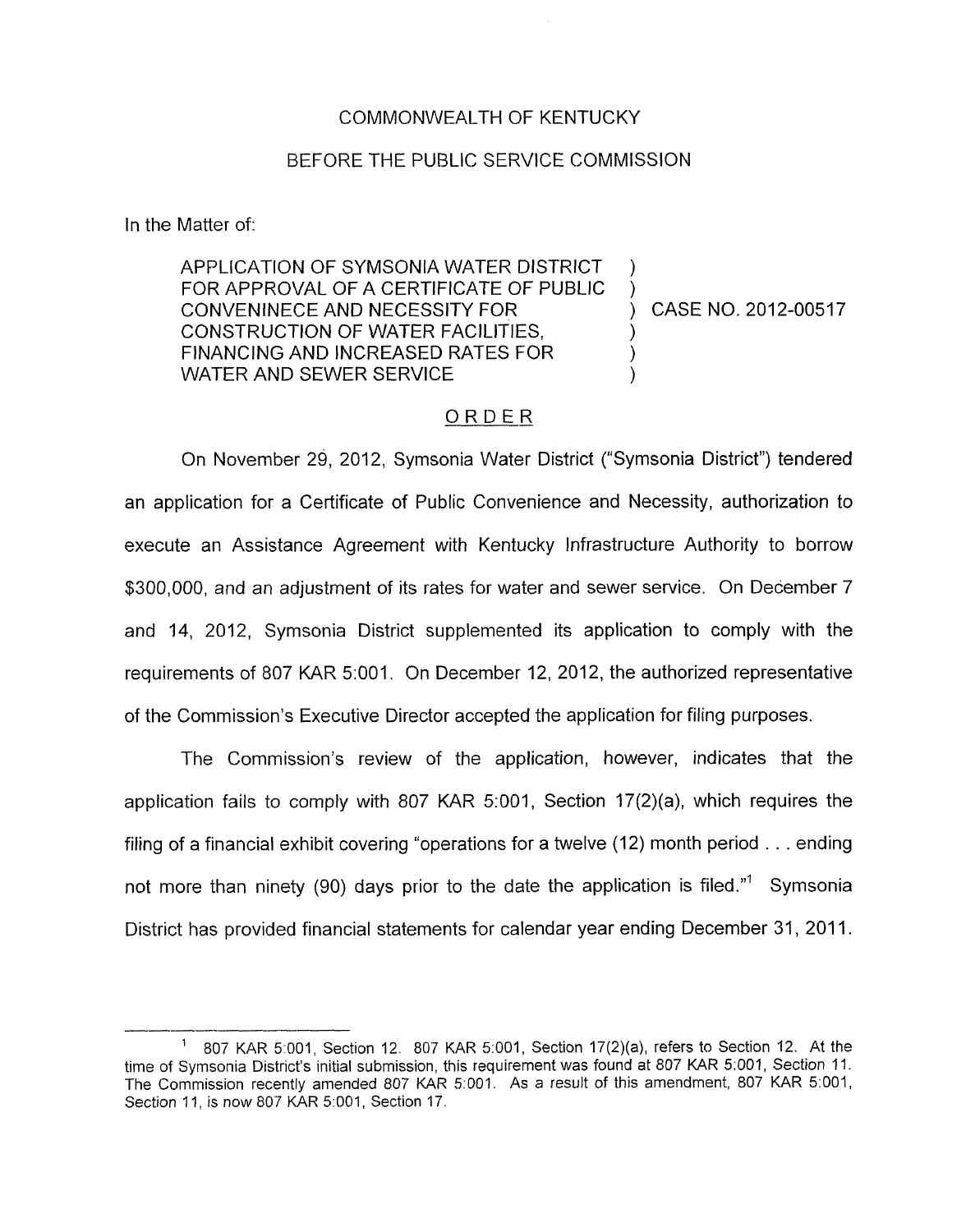Accordingly, its application still does not meet the requirements of 807 KAR 5:OOl and cannot be accepted for filing unless a waiver of those requirements is granted.

807 KAR 5:001, Section 21, provides the Commission with authority to permit deviations from our Rules of Procedure for good cause shown. Having reviewed the filing, we find that the financial information contained in the application is sufficient for the Commission to commence its review of Symsonia District's application. Delaying the start of these proceedings by requiring the submission of a more recent detailed income statement and balance sheet, monthly managerial reports, and a more recent capital construction budget would, in the Commission's opinion, result in increased rate case expense without comparable benefit to ratepayers. Accordingly, the Commission on its own motion, will permit Symsonia District to deviate from the requirements of 807 KAR 5:001, Section 17(2)(a), and will consider its application as filed as of this date.

Pursuant to KRS 278.180, a utility is required to provide the Commission with 30 days' notice prior to any change in rates. As Symsonia District's application has been accepted for filing this day, its notice is deemed this day and its proposed rates may be placed into effect 30 days from the date of this Order.

Pursuant to KRS 278.190(2), the Commission may suspend the operation of the proposed rates for a period no longer than five months to investigate the reasonableness of the proposed rates. We find that the proposed rates should be so suspended to permit a thorough review of their reasonableness and that a procedural schedule should be established to ensure an orderly review process. We further find that, as this review is likely to take longer than 60 days, good cause exists to continue

*-2-* Case No. 2012-00517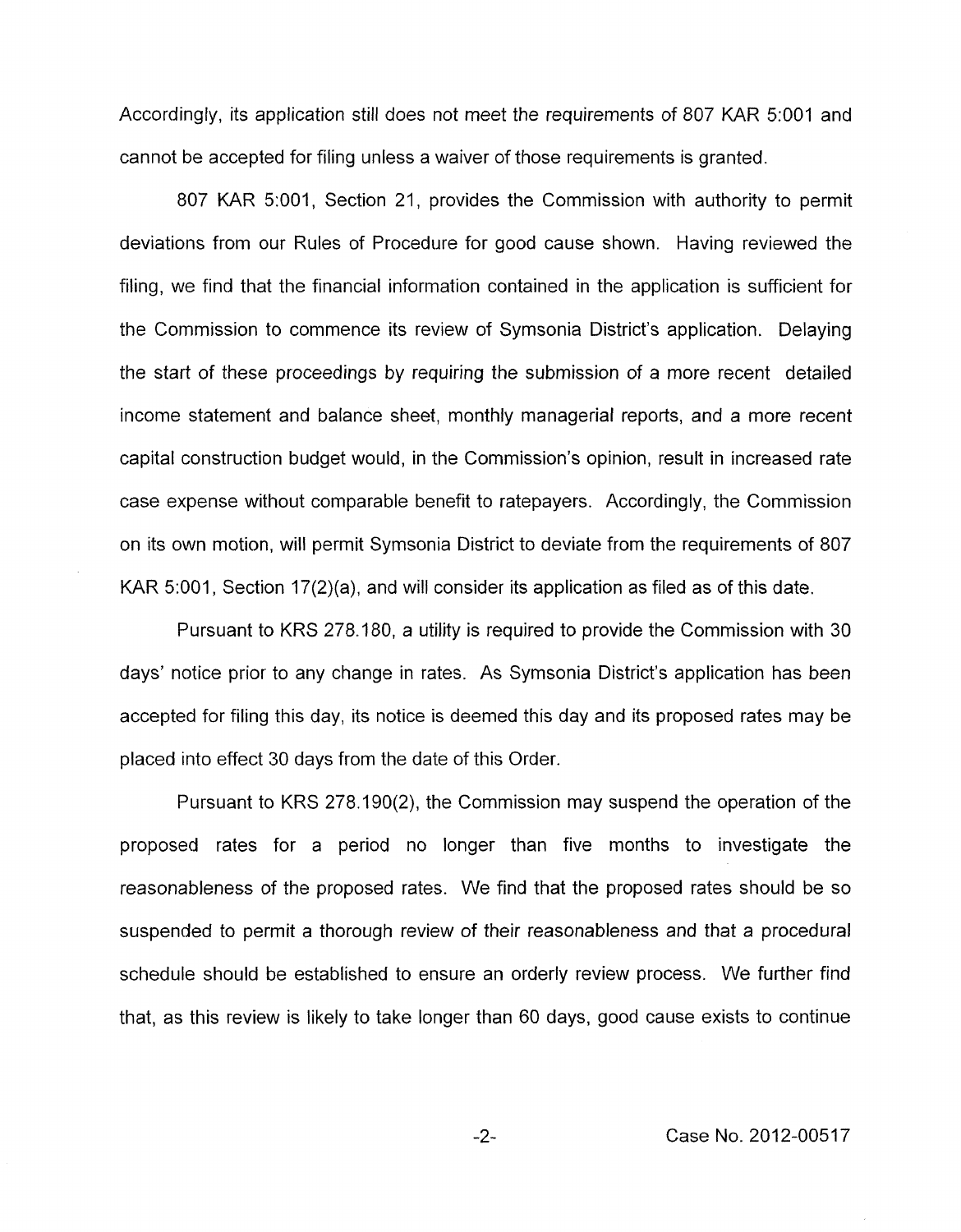generally the review period for Symsonia District's application for authorization to the execute an Assistance Agreement with KIA.

IT IS THEREFORE ORDERED that:

1. Symsonia District is granted leave to deviate from 807 KAR 5:OOI **I** Section  $17(2)(a)$ .

2. Symsonia District's application is considered filed as of the date of this Order.

3. Symsonia District's notice of proposed rate adjustment to the Commission is deemed effective as of the date of this Order.

4. The rates set forth in Symsonia District's application are suspended up to and including July 24, 2013.

5. The period for review of Symsonia District's application for authorization to execute an Assistance Agreement with KIA is continued generally.

6. No later than April 1, 2013, Commission Staff shall file with the Commission and serve upon all parties of record a written report containing its findings and recommendations regarding Symsonia District's requested rate adjustment.

*7.* The parties shall file with the Commission their written comments on and any objections to the findings and recommendations contained in the Commission Staff Report no later than April 15, 2013, or 14 days after the date of the filing of the Commission Staff Report, whichever occurs earlier. Any party may file with such submission any additional evidence for the Commission's consideration.

8. A party's failure to file written objections to a finding or recommendation contained in the Commission Staff Report by April 15, 2013, or 14 days after the date of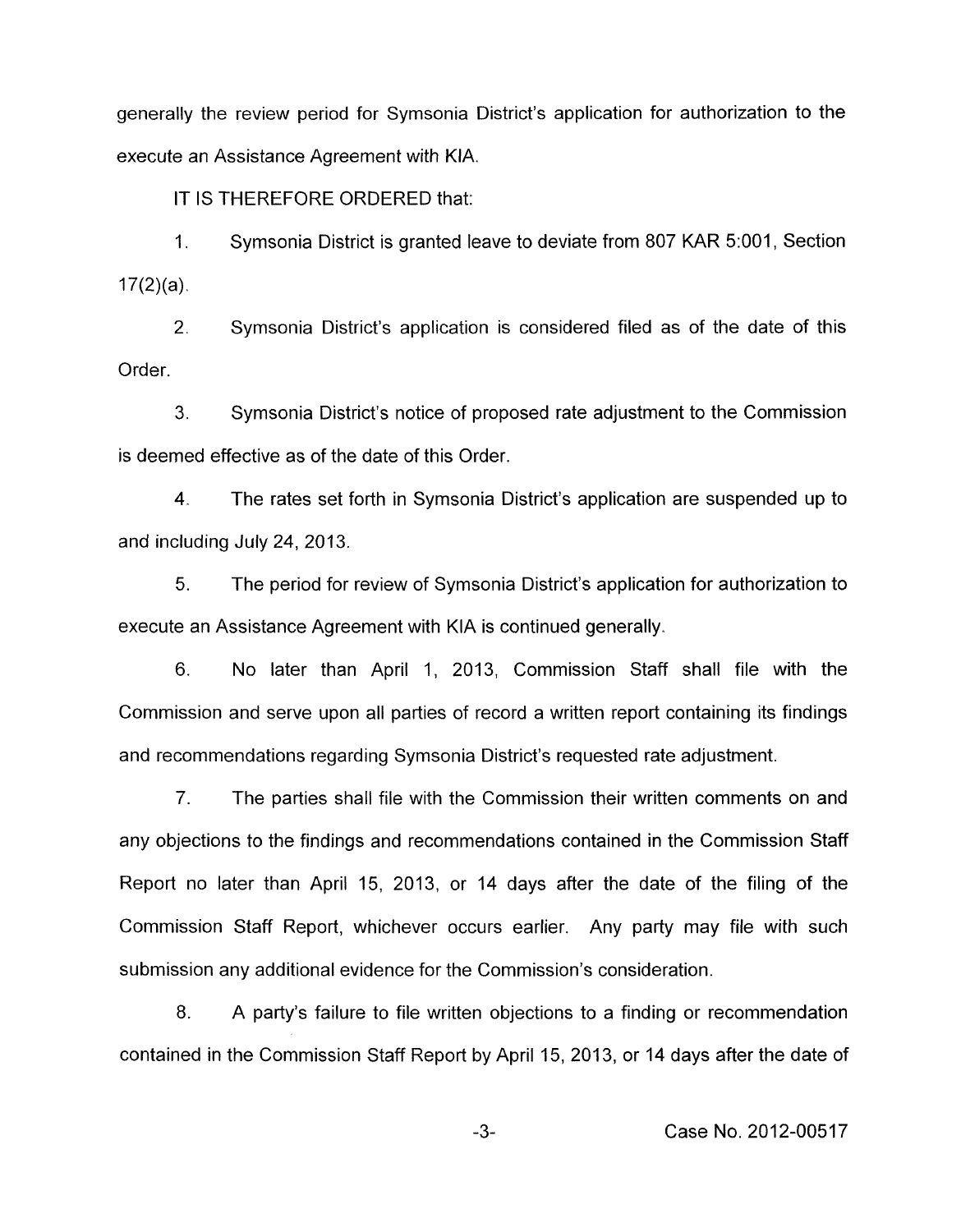the filing of the Commission Staff Report, whichever occurs earlier, shall be deemed as agreement with that finding or recommendation.

9. No later than April 15, 2013, or 14 days after the date of the filing of the Commission Staff Report, whichever occurs earlier, each party shall notify the Commission in writing whether this matter may be submitted for decision based upon the existing record without hearing.

IO. Unless all parties request that this matter be submitted for decision upon the existing record, an informal conference shall be held in this matter on May 8, 2013 at 1:30 p.m., Eastern Daylight Time, at the Commission's offices at 211 Sower Boulevard, Frankfort, Kentucky.

11. Unless all parties request that this matter be submitted for decision upon the existing record, a formal hearing in this matter shall be held in the Commission's offices at 211 Sower Boulevard, Frankfort, Kentucky, at a date and time to be announced in a subsequent Order.

12. The acceptance of the findings and recommendations contained in the Cornmission Staff Report by all parties shall not preclude the Commission from conducting a hearing on the application, taking evidence on Symsonia District's financial operations, or ordering rates that differ from or conflict with the findings and recommendations contained in the Commission Staff Report.

13. Each party shall file with the Commission, no later than May 15, 2013, a list of the persons it intends to call as witnesses at the scheduled hearing and a summary of each witness's testimony.

-4- Case No. 2012-00517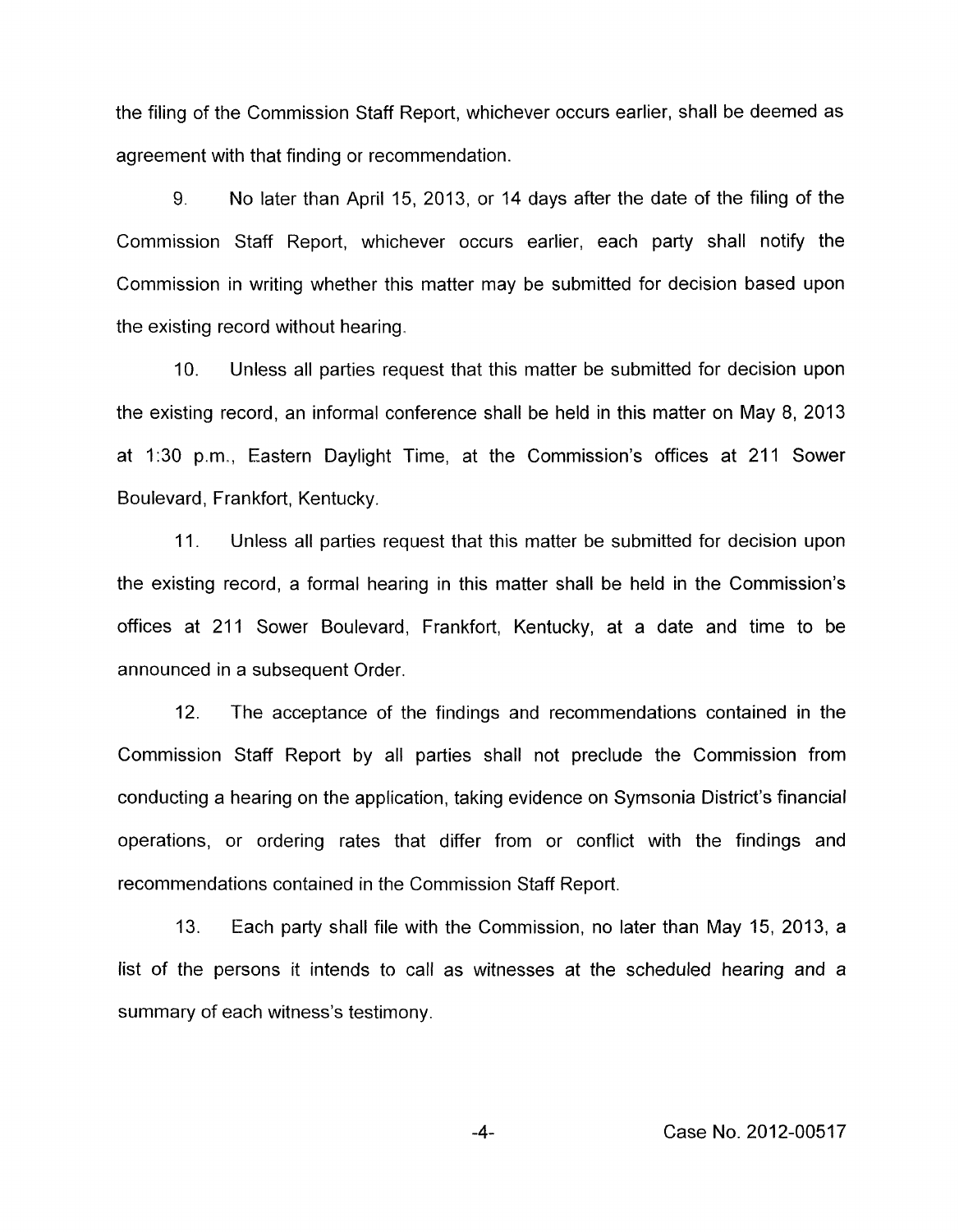14. Symsonia District shall publish notice of the scheduled hearing in accordance with 807 KAR 5:076, Section 11, no more than 21 days and no less than seven days before the day of the scheduled hearing.

15. Pursuant to KRS 278.360 and 807 KAR 5:001, Section 9(9)(a), the record of the formal hearing in this matter shall be by videotape.

16. Commission Staff shall make a written exhibit list and shall file this list with the Commission with all exhibits entered into evidence at the hearing and a copy of the video transcript of the hearing.

17. Nothing contained in this Order shall preclude the Commission from requiring the production of information regarding Symsonia District's financial condition or operations since December 31, 2011.

By the Commission



**ATTE** Director Exec

Case No. 2012-00517